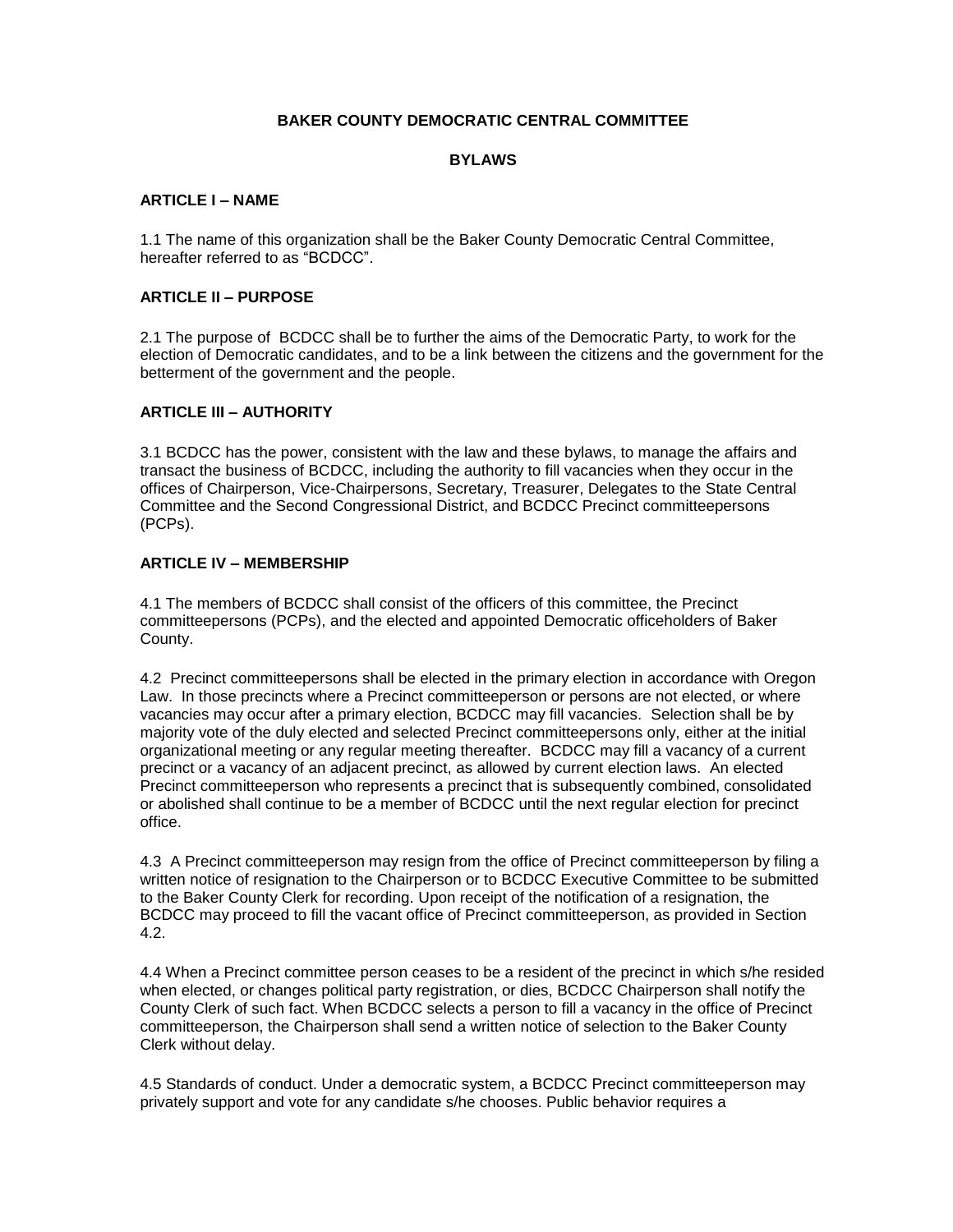committeeperson to behave under a different standard. No democratic Precinct committeeperson shall publicly support any person or group opposed to a candidate endorsed by BCDCC. If a committeeperson does not adhere to proper standards of conduct, action may be taken under Article 8.

# **ARTICLE V – OFFICERS**

5.1 The officers of BCDCC shall consist of a Chairperson or two Co-Chairpersons, 1 or more Vice Chairpersons, Secretary and Treasurer. 5.2 Eligibility: Any registered Democrat and legal resident of Baker County shall be eligible to hold office in BCDCC.

5.3 Nomination and Election: The officers shall be nominated from the floor and elected by majority vote biannually at the organizational meeting. Only elected Precinct committeepersons may vote for the officers of BCDCC at the organization meeting. Vacancies which occur between terms in the office of Chairperson, Vice-Chairpersons, Secretary, and Treasurer shall be filled at the next regular meeting of BCDCC. Whenever there are two or more nominees for a position, the method of voting shall be by ballot.

5.4 Term of Office: The officers shall be elected for terms of two years or to fill the remainder of an unexpired term.

5.5 Standards of conduct: BCDCC officers shall be held to the same standards of conduct as Precinct committeepersons. (Article 4.3)

5.6 Officers of BCDCC may, after submitting detailed documentation, be reimbursed for out-ofpocket travel expenses to approved State Central Committee meetings or trainings up to a limit of \$50.

# **5.7 Duties:**

#### **5.7.1 The Chairperson shall:**

5.7.1.1 Call and preside at the organizational meeting, all regular meetings of BCDCC and Executive Committee meetings.

5.7.1.2 Conduct the business of regular meetings in accordance with the agenda .

5.7.1.3 Be the primary spokesperson for the party. The Chairperson may designate other spokespersons. However, all published content must be approved by the Executive Committee or referred to BCDCC for approval by majority vote.

5.7.1.4 Abide by the rights, powers and duties conferred upon the office by Oregon Revised Statutes (ORS) Chapter 248 and Democratic Party of Oregon bylaws.

5.7.1.5 Conduct all meetings by the Parliamentary Procedures of Robert's Rules of Order, except where otherwise specified by these bylaws.

5.7.1.6 Act as an ex-officio member of all standing or project committees.

5.7.1.7 Be an authorized signer on all bank accounts.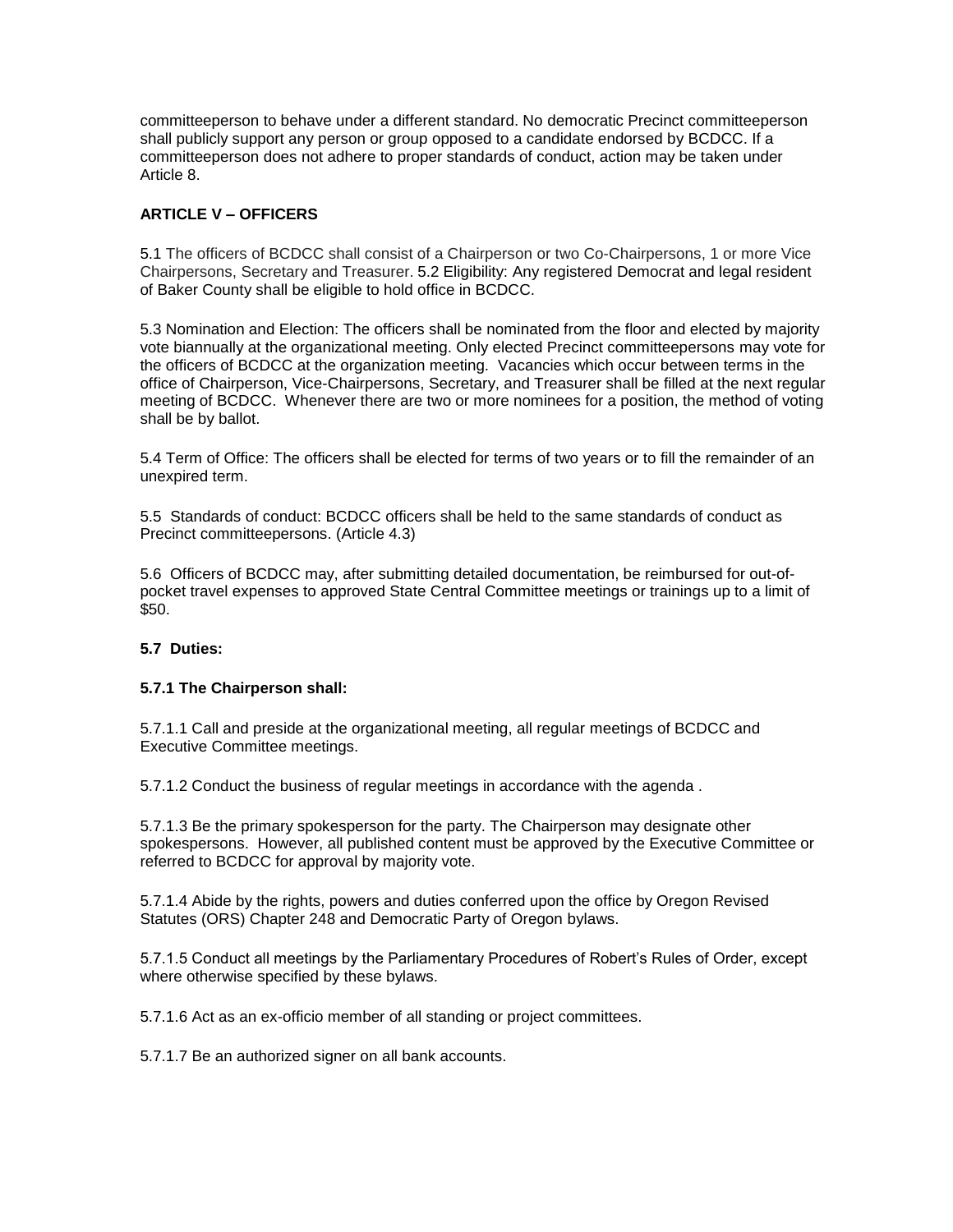5.7.1.8 Be listed as a Correspondence Recipient designed to receive notices from the Secretary of State /Elections Division on form SEL223, filed by the BCDCC Treasurer.

5.7.1.9 Be a delegate to the State Central Committee (SCC).

5.7.1.10 Ensure that BCDCC obtains precinct listings from the County Clerk, notifies the Clerk of the dates of organizational meetings, and certifies the selection of Precinct committeepersons to the County Clerk.

5.7.1.11 Notify the Democratic Party of Oregon (DPO) of newly elected officers and Delegates.

5.7.1.12 Provide access to electronic information such as websites and voter files to the Secretary and other persons, as approved by the Executive Committee, and serve as a back up to the Secretary for maintenance of those sites and files.

5.7.1.13 Develop BCDCC agendas and meeting notifications in conjunction with the Executive Committee.

5.7.1.14 Provide training and materials for each incoming Precinct committeepersons, such as a precinct map, a list of voters in their precincts, and a copy of these bylaws. These duties may be assigned to a task force or other persons at the pleasure of the Chair.

### **5.7.2 The Vice-Chairpersons shall:**

5.7.2.1 Act or perform the duties of the Chairperson In the absence of BCDCC Chairperson or in the event of the Chairperson's inability to do so.

5.7.2.2 Assist the Chairperson as required and, at the Chairperson's discretion, also serve in other capacities.

5.7.2.3 Be an authorized signer on all bank accounts.

5.7.2.4 Be an Alternate Delegate to the State Central Committee.

5.7.2.5 Serve as parliamentarian in BCDCC and Executive Committee meetings. This includes assuring compliance to these bylaws.

# **5.7.3 The Secretary shall**:

5.7.3.1 Record minutes of the organizational and regular meetings of BCDCC and the Executive Committee, including a record of all motions made and approved.

5.7.3.2 File a copy of the regular meeting minutes as accepted, corrected, or amended in the Meeting Records Binder, which shall be available for reference at all regular meetings.

5.7.3.3 Provide a copy of the organization meeting and regular meeting minutes to the Chairperson within 7 days for distribution to BCDCC. Provide a copy of Executive Committee meeting minutes to Executive Committee members within 7 days, and, if requested, to BCDCC members.

5.7.3.4 Maintain a file of all BCDCC meeting minutes and Executive Committee meeting minutes. Minutes may be distributed electronically.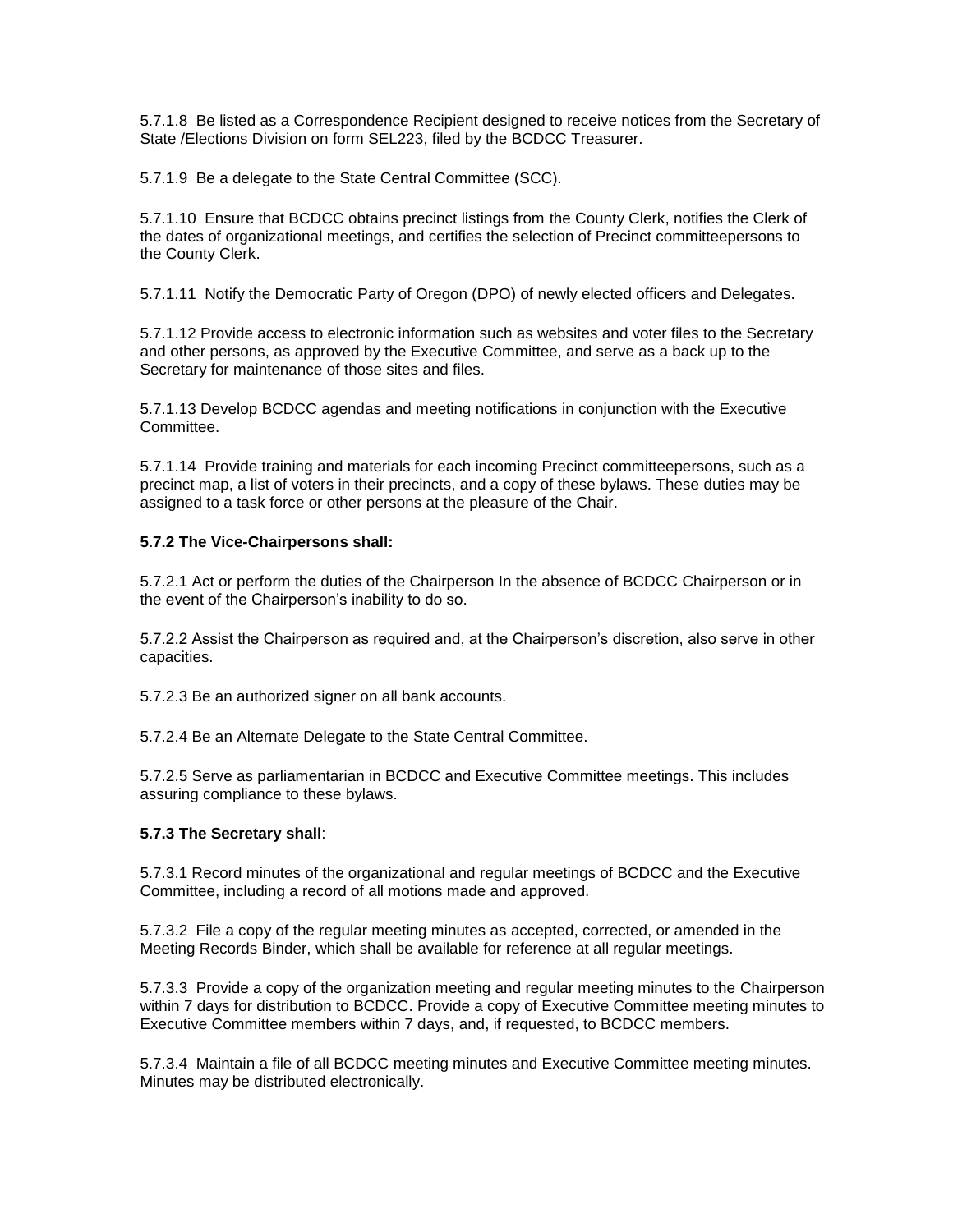5.7.3.5 Maintain an up-to-date record of the membership, bylaws, and other BCDCC records as may be requested by the Chairperson.

5.7.3.6 Establish and maintain a list of the entire membership, including name, address, phone number, email address and office held.

5.7.3.7 If directed by the Chairperson, provide a written/email notice of regular BCDCC meetings to the membership not less than six days prior to the regular meeting, giving the date, time, place and any special actions to be taken, such as elections, amendments, and recalls.

5.7.3.8 Chairpersons of any standing or project committees which may be created shall, if requested, email meeting notification to standing or project committee members as well as to the BCDCC Chairperson, and provide the BCDCC Secretary with meeting minutes for the record upon request.

5.7.3.9 Upon completion of the term of office or upon resigning from the position, turn over all BCDCC records and property controlled to the new Secretary at the organizational meeting, or to the Chairperson on or before the date of resignation.

### **5.7.4 The Treasurer shall:**

5.7.4.1 Be custodian of the funds of BCCDD and execute the Treasurer's duties in strict accordance with the latest version of the Campaign Finance Manual published by the Elections Division of the Secretary of State. These duties shall include maintaining a dedicated bank account in an Oregon financial institution for depositing contributions and making expenditures, signing all checks not signed by other individuals with signatory authority, filing and amending Statements of Organization on time, and filing accurate and timely contributions and expenditure transactions in ORESTAR not filed by an approved Alternate Transaction Filer unless meeting the requirements for and filing on time an annual Certificate of Limited Contributions and Expenditures. As stipulated in the section entitled "Retention of Records," retain two years detailed records, documentation, receipts, bank statements, and correspondence.

5.7.4.2 Issue checks only on authority of majority vote of the membership in attendance at any BCDCC meeting or upon Executive Committee approval for expenditures in the amount of \$100 or less, unless otherwise stipulated in the bylaws.

5.7.4.3 Submit a verbal and written financial report at each regular BCDCC meeting, submit a written copy of the financial report to the Secretary, and file a copy in the Meeting Records Binder, which shall be available for reference at all regular meetings. Give a verbal financial update at Executive Committee meetings as requested.

5.7.4.4 Have the checkbook available at regular meetings and Executive Committee meetings to reimburse members for approved personal expenditures on the condition that members have submitted detailed documentation by the time reimbursement checks are written.

5.7.4.5 Be an authorized signer on all BCDCC bank accounts. Checks made out to the Treasurer for personal expenditures shall be signed by a different authorized signer.

5.7.4.6 See that the financial records are organized and open to any member of BCDCC, if so requested by the Executive Committee.

5.7.4.7 Provide an additional report as requested on the completion of each authorized project, including the final summation of the profit or loss resulting from the project.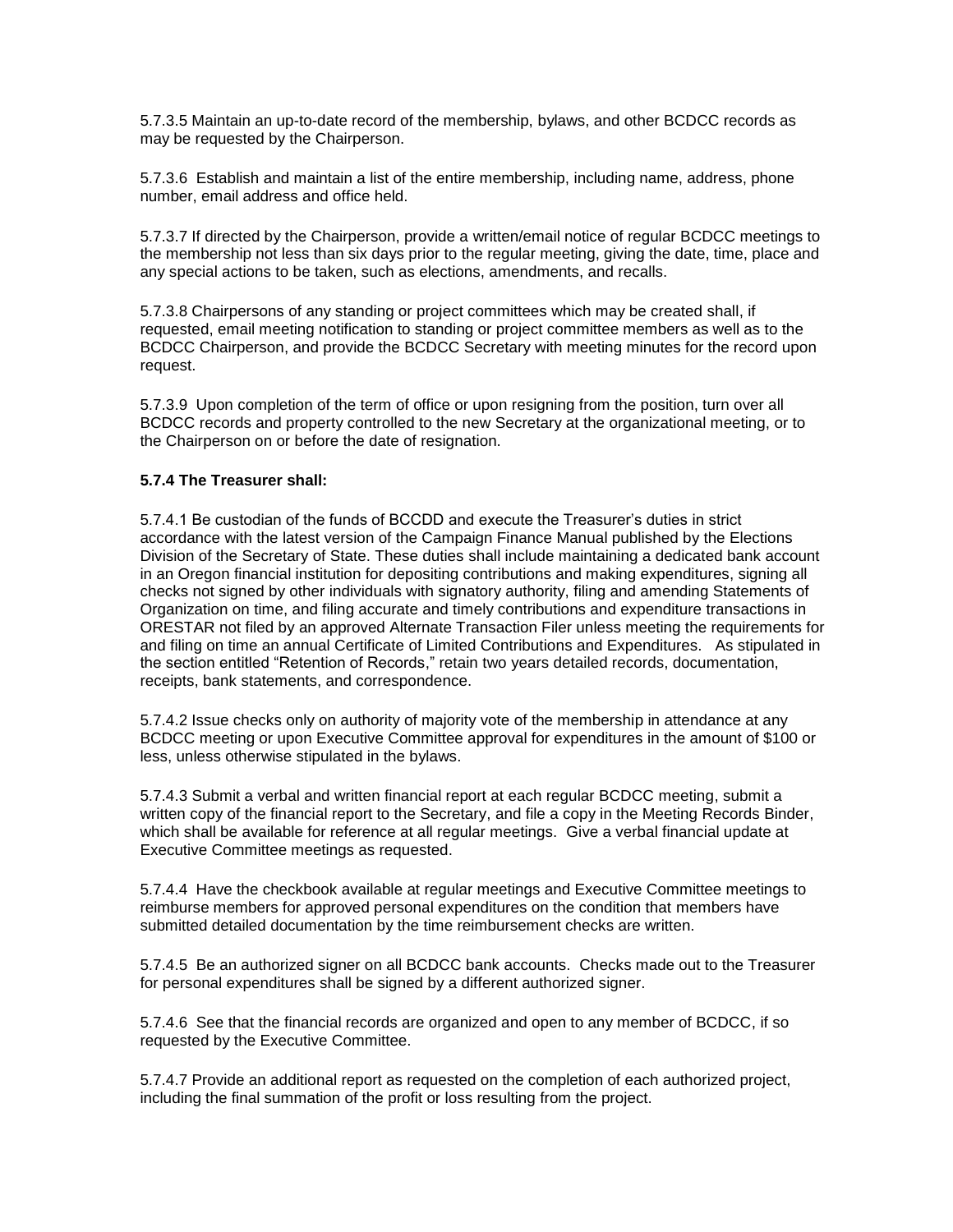5.7.4.8 Participate with an appointed Budget/Finance Committee in developing an annual budget for BCDCC. Track income and expenditures monthly in a year-to-date format.

5.7.4.9 Have the books ready to audit at the end of the term of office or within 15 days after a request by the Executive Committee.

5.5.7.10 At the conclusion of the term of office or upon resignation, submit all BCDCC property and records to the new Treasurer at the organization meeting or to the Executive Committee on the date of resignation.

### **ARTICLE VI – STANDING COMMITTEES**

### **6.1 BCDCC shall have the following Standing Committees:**

#### **6.1.1 Executive Committee**

6.1.1.1 Shall consist of BCDCC Chair(s), Vice-Chair(s), Secretary and Treasurer.

6.1.1.2 Shall meet not less than ten days prior to the next regularly scheduled BCDCC meeting. A quorum shall consist of the members present at an Executive Committee meeting, as long as all Executive Committee members have been notified of the meeting in advance.

6.1.1.3 Shall refer votes that result in a tie to BCDCC membership for a vote.

6.1.1.4 Shall conduct all necessary business required between regular meetings of BCDCC, participate in planning BCDCC meetings, and coordinate the activities of project committees and task forces on behalf of BCDCC.

6.1.1.5 Shall be empowered to spend committee funds between regular BCDCC meetings as follows:

Single expenditures for budgeted items \$100 or less may be made with the approval of the Chair Single expenditures for non-budgeted items \$100 or less may be made with the approval of the Executive Committee.

Single expenditures for budgeted items over \$100 may be made with the approval of the Executive Committee.

Single expenditures for non-budgeted items over \$100 are to be approved by the members at a monthly meeting.

6.1.1.6 Shall require that the outgoing Treasurer submit a written financial report to Chairperson prior to the election of a new Treasurer.

#### **ARTICLE VII – DELEGATES**

7.1 Delegates and Alternate Delegates shall be elected to serve on the State Central Committees (SCC) and the Second Congressional District (CD2). All Delegates shall be registered Democrats and residents of Baker County. Two Delegates and two Alternate Delegates shall be elected to the State Central Committee and two Delegates and two Alternate Delegates shall be elected to the Second Congressional District. Once a Delegate is elected, attendance at SCC meetings is required. When a Delegate is unable to attend, an Alternate Delegate may attend the meeting with full voting privileges. Three consecutive absences of a Delegate may result in removal and replacement of the Delegate by BCDCC. Delegates and Alternate Delegates may resign by submitting a letter of resignation to the BCDCC.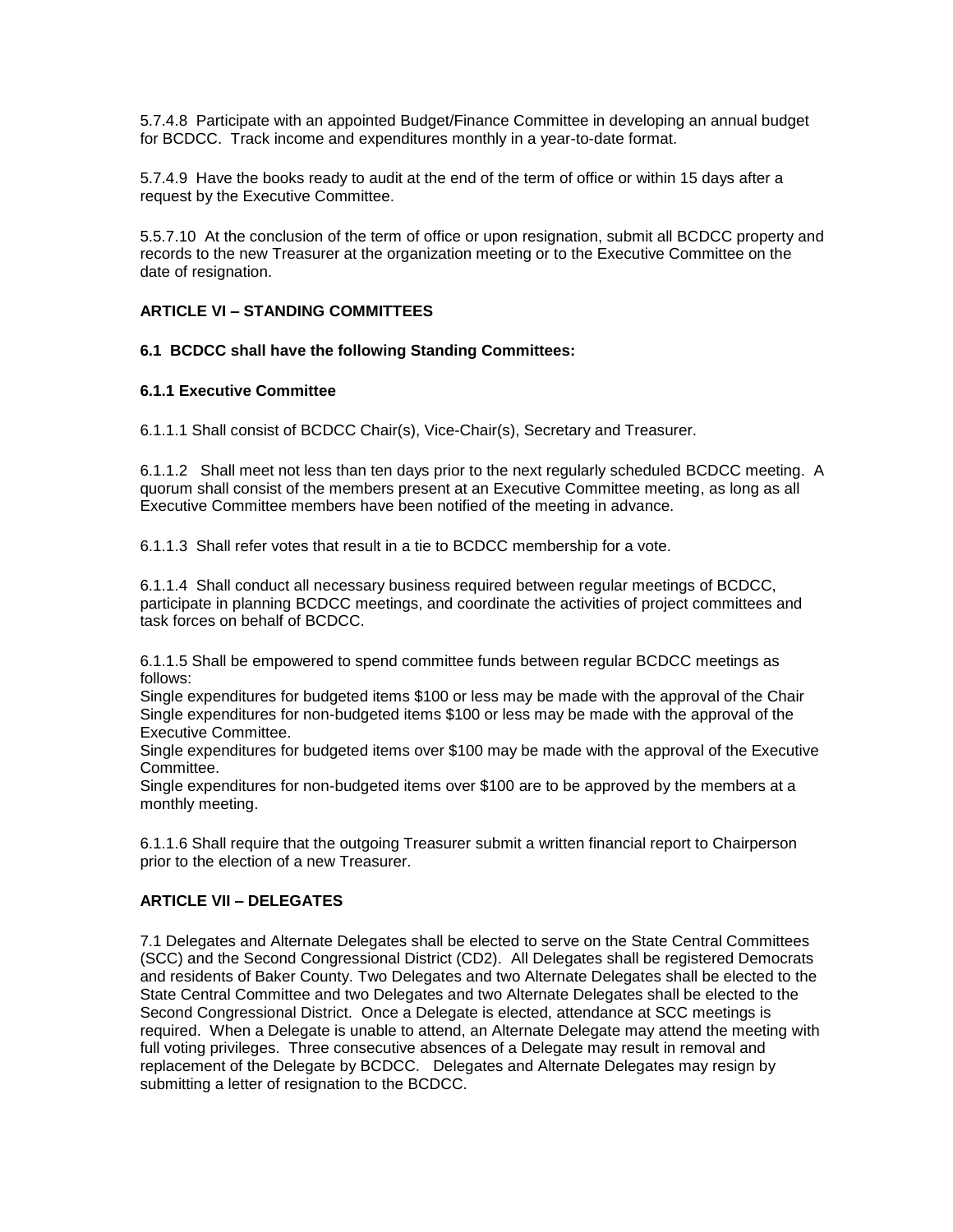7.2 Delegates shall be elected by majority vote of BCDCC members at the organizational meeting for a term of two years. Vacancies shall be filled for the remainder of the term at the next regular meeting. BCDCC voting rules shall apply.

7.3 The BCDCC Chairperson shall fill a SCC Delegate position a BCDCC Vice-Chairperson shall fill an Alternate SCC Delegate position. Delegates and Alternates elected to the remainder of SCC and CD2 positions shall be elected in accordance with gender balancing rules as required by DPO bylaws.

7.4 National Delegate and other Delegate positions assigned to Baker County shall be selected at the time of assignment.

7.5 Delegate or Alternate Delegate posts that become vacant may be temporarily filled by the Chair, subject to confirmation by BCDCC at its next meeting. Should confirmation be denied, nominations shall be accepted from the floor and an election conducted.

7.6 Standards of Conduct: Delegates and Alternate Delegates shall be held to the same standards of conduct as Precinct committeepersons. (Article 4.3)

7.7 As amended would read: Delegates to SCC and CD2 meetings shall report on the meeting at the next regular BCDCC meeting, and shall, after submitting a request and documentation of expenditures, be reimbursed for out of pocket travel expenses up to a limit of \$200, contingent on the availability of funds.

### **ARTICLE VIII – RECALL**

8.1 Officers of BCDCC may be recalled by a simple majority vote at any meeting of BCDCC with at least six days prior notice of the meeting. Standard BCDCC quorum, voting and meeting notice rules apply.

8.2 BCDCC may recall Baker County elected Precinct committeepersons according to the procedures outlined in current Oregon election laws.

8.3 Precinct committeepersons elected by BCDCC membership (as opposed to being elected by a vote of the general electorate) shall serve at the pleasure of BCDCC and may be removed by majority vote of BCDCC. Standard BCDCC quorum, voting and meeting notice rules apply.

### **ARTICLE IX – VOTING**

9.1 BCDCC members in attendance at regular meetings shall be permitted to vote on all motions and elections. In elections with two or more nominees for office, voting shall be by ballot. Only newly elected PCPs may vote in an organizational meeting.

9.2 The members of the Executive Committee shall each have one vote in matters being handled by the Executive Committee.

- 9.3 Voting by proxy shall not be allowed.
- 9.4 Electronic voting shall not be allowed.
- 9.5 A quorum shall consist of the members present.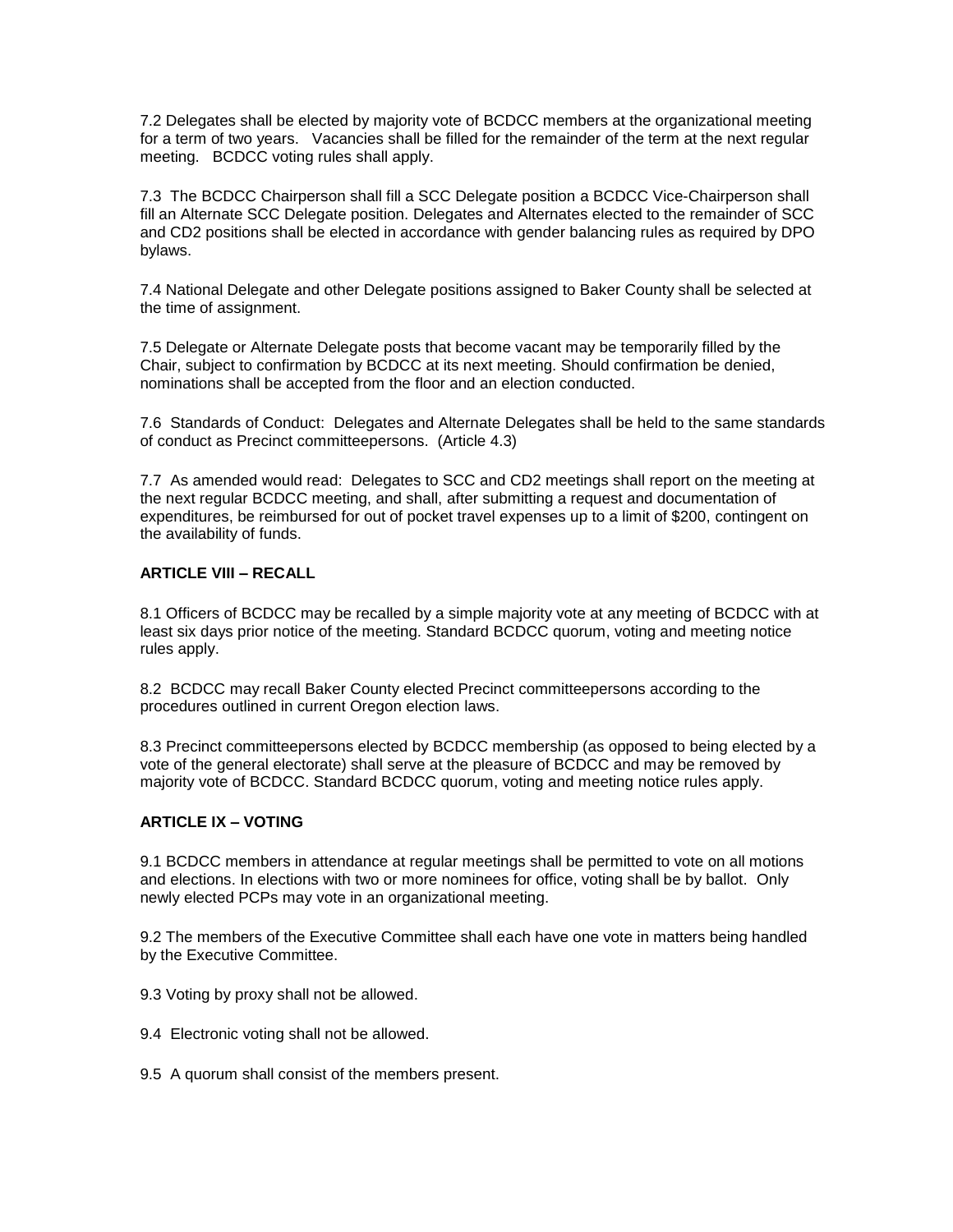# **ARTICLE X – ORGANIZATIONAL MEETING**

10.0 BCDCC shall hold organizational meetings biannually as prescribed by law for the election of officers and delegates. BCDCC shall reorganize within 25 months of its previous organizational meeting. The sitting BCDCC Chairperson shall call the meeting. If the Chairperson fails to do so within the time stipulated in the bylaws, the State Chairperson shall call the meeting. Only a newly elected Precinct committeeperson may vote in an organizational meeting.

10.1 Notification of the meeting: The sitting BCDCC Chairperson shall mail or email the County Clerk a notification as to the date, time, and place of the organizational meeting not less than the 40th day before the date of the meeting and shall send a copy of the notice to the State Central Committee.

10.2 Notification of Precinct committeepersons: The sitting BCDCC Chairperson shall mail or email a notice to all elected PCPs, from a list which shall be provided to the committee by the County Clerk upon request, designating the date, time, and place of the organizational meeting not less than the 10th day before the meeting.

10.3 Notification after the meeting: The newly elected Chairperson shall within 48 hours send a list of the newly elected officers and delegates to the DPO and to the County Clerk.

10.4 The retiring BCDCC officers shall make available to the newly elected BCDCC officers without delay, all property, records and funds owned or controlled by the retiring BCDCC officers.

10.5 If the BCDCC fails to reorganize as provided by election laws, the Chairperson of the retiring BCDCC shall appoint a temporary Chairperson of BCDCC. The temporary Chairperson shall call an Organizational Meeting and organize BCDCC, as provided in Oregon election laws.

# **ARTICLE XI – REGULAR AND OTHER MEETINGS**

11.1 BCDCC shall hold a regular meeting each calendar month, unless canceled by majority vote. Standard quorum, voting, and meeting notification rules shall apply.

11.2 All members of BCDCC, whose names have been certified and whose correct addresses are on file with the BCDCC, shall be notified by email or mail at least six days prior to any regular meeting. Email will be the primary means of written communication, with postal mail only for those without email or for those who elect the postal mail option. It is incumbent upon BCDCC members to notify the BCDCC of their preference of the postal mail option and to provide the Secretary with any changes of address. Except for the notice of an organizational meeting, failure to give timely notice of a regular meeting shall, under Oregon state law, invalidate the business of the meeting.

11.3 Other meetings may be called at any time by BCDCC Chairperson or, in his/her absence, a Vice Chairperson, as long as such meeting notice is in keeping with meeting notification rules as noted in these bylaws. The person or persons calling BCDCC meetings shall designate the date, time and place, as well as the purpose of the meeting, and shall notify the membership of such meetings as required in these bylaws.

11.4 A quorum shall consist of the members present.

11.5 Regular meetings of BCDCC shall be open to the public.

#### **ARTICLE XII – AMENDMENTS**